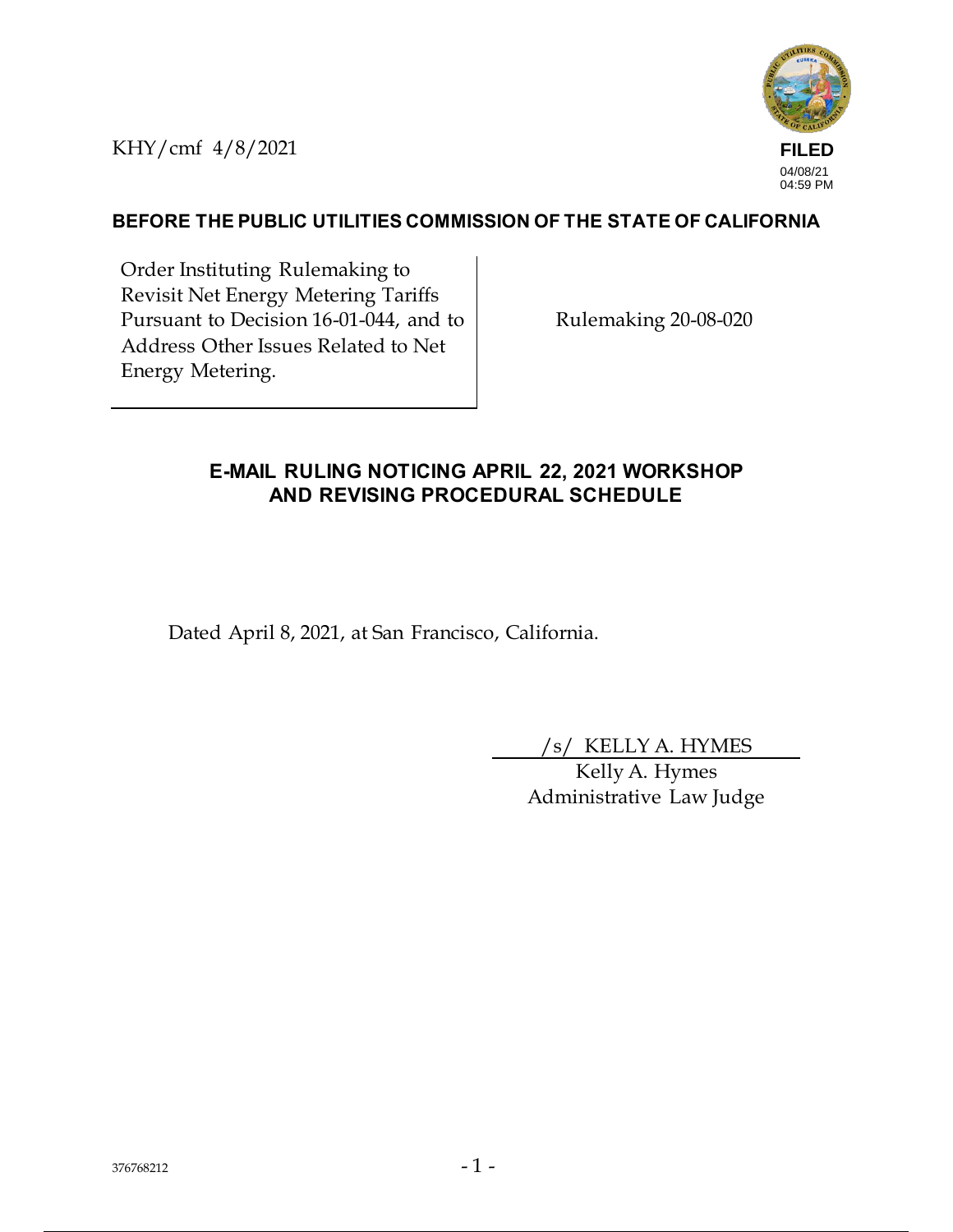From: Hymes, Kelly A. < kelly.hymes@cpuc.ca.gov>

**Sent:** Thursday, April 8, 2021 4:56 PM

**To:**regulatory@cacommunityenergy.org; BBorcherding@fce.com; Charlie@CommunitySolarAccess.org; BSmithwood@Dimension-energy.com; John@JohnCoffman.net; fchoi@cleanpoweralliance.org; Rebecca.Meiers.DePastino@SCE.com; ty@tosdalapc.com; Allie@ivy.energy; Sephra.Ninow@EnergyCenter.org; BPowers@powersEngineering.com; GBarnes@sdge.com; EWagner@CaliforniaHydrogen.org; Ben@Clean-Coalition.org; SKeehn@3CE.org; Tad@NationalDiversityCoalition.org; JWiedman@PeninsulaCleanEnergy.com; RKoss@AdamsBroadwell.com; rv2@cpuc.ca.gov; Matthew@turn.org; Itzel@UtilityAdvocates.org; JGuild@Enovity.com; JDeLamare@nrdc.org; TLindl@KeyesFox.com; ppv1@pge.com; SWang@AuroraSolar.com; JArmstrong@GoodinMacBride.com; MVespa@Earthjustice.org; Steve.Sherr@FoundationWindpower.com; PGETariffs@pge.com; SCampbell@GRIDalternatives.org; SWeaver@ebce.org; Susannah@VoteSolar.org; CESA\_Regulatory@StorageAlliance.org; CVBroome@gmail.com; nrader@calwea.org; SChen@mceCleanEnergy.org; MichaelBoyd@sbcglobal.net; tmcrae@svlg.org; NReardon@SonomaCleanPower.org; bolhasso@westcoastadvisors.com; RegRelCPUCCases@pge.com; liddell@energyattorney.com; emily.turkel@berkeley.edu; john.leslie@dentons.com; jop1@pge.com; SahmSahm@umich.edu; Legal.Admin@sce.com; delsolgrid@gmail.com; mbrandt@ebce.org; michele@chaitllc.com; Jimenez-Petchumrus, Narissa (Intern) <Narissa.Jimenez-Petchumrus@cpuc.ca.gov>; Robertearle.sf@gmail.com; TCU1@pge.com; Regulatory@ebce.org; mrw@mrwassoc.com; Regulatory@cal-cca.org; benjamin.airth@energycenter.org; jwilson@resourceinsight.com; JArasimowicz@fce.com; aluna@earthjustice.org; ekaboli@earthjustice.org; Khojasteh.Davoodi@Navy.mil; Larry.R.Allen@Navy.mil; CPUCdockets@eq-research.com; Katrina@KMFritz.com; BTheaker@MRPgenco.com; CSong@CleanPowerAlliance.org; Klatt@EnergyAttorney.com; Andre.Ramirez@sce.com; Case.Admin@sce.com; ejwissma@sdge.com; Christine@TosdalAPC.com; julia@protectourcommunities.org; Tyson@ProtectOurCommunities.org; apierce@sdge.com; BHenzie@sdge.com; CentralFiles@SempraUtilities.com; CFaber@SempraUtilities.com; gmorien@sdge.com **Cc:** ALJ\_Support ID <alj\_supportid@cpuc.ca.gov>; ALJ Docket Office <ALJ\_Docket\_Office@cpuc.ca.gov>; ALJ Process <alj\_process@cpuc.ca.gov> **Subject:** R.20-08-020 Email Ruling Noticing April 22, 2021 Workshop and Revising Procedural Schedule (Email 1 of 2) **From:** Hymes, Kelly A. < kelly.hymes@cpuc.ca.gov> **Sent:** Thursday, April 8, 2021 4:56 PM **To:** WFuller@sdge.com; James.J.Hirsch@gmail.com; Sue.Mara@RTOadvisors.com; Marc.Monbouquette@enel.com; MDJoseph@AdamsBroadwell.com; EMoreno5@SoCalGas.com;

Buchholz, Adam <Adam.Buchholz@cpuc.ca.gov>; Siebuhr, Alan <Alan.Siebuhr@cpuc.ca.gov>; Ward, Alec <Alec.Ward@cpuc.ca.gov>; Gutierrez, Benjamin <Benjamin.Gutierrez@cpuc.ca.gov>; Korpics, Brian <Brian.Korpics@cpuc.ca.gov>; Lukins, Chloe <chloe.lukins@cpuc.ca.gov>; Danforth, Christopher <Christopher.Danforth@cpuc.ca.gov>; Westling, Christopher <Christopher.Westling@cpuc.ca.gov>; Fox, Elizabeth <Elizabeth.Fox@cpuc.ca.gov>; Petrofsky, Erica <Erica.Petrofsky@cpuc.ca.gov>; Ormond, Jamie <Jamie.Ormond@cpuc.ca.gov>; Shea, Karen M. <Karen.Shea@cpuc.ca.gov>; Hymes, Kelly A. <kelly.hymes@cpuc.ca.gov>; Sotero, Maria <Maria.Sotero@cpuc.ca.gov>; Chau, Nathan <Nathan.Chau@cpuc.ca.gov>; Kinsey, Nathaniel <Nathaniel.Kinsey@cpuc.ca.gov>; Khoe, Richard <Richard.Khoe@cpuc.ca.gov>; O'Rourke, Shannon <Shannon.O'Rourke@cpuc.ca.gov>; Lyser, Shelly <Shelly.Lyser@cpuc.ca.gov>; George, Simi R. <Simi.George@cpuc.ca.gov>; Babka, Sophie <Sophie.Babka@cpuc.ca.gov>; Casazza, Suzanne <Suzanne.Casazza@cpuc.ca.gov>; Roberts, Thomas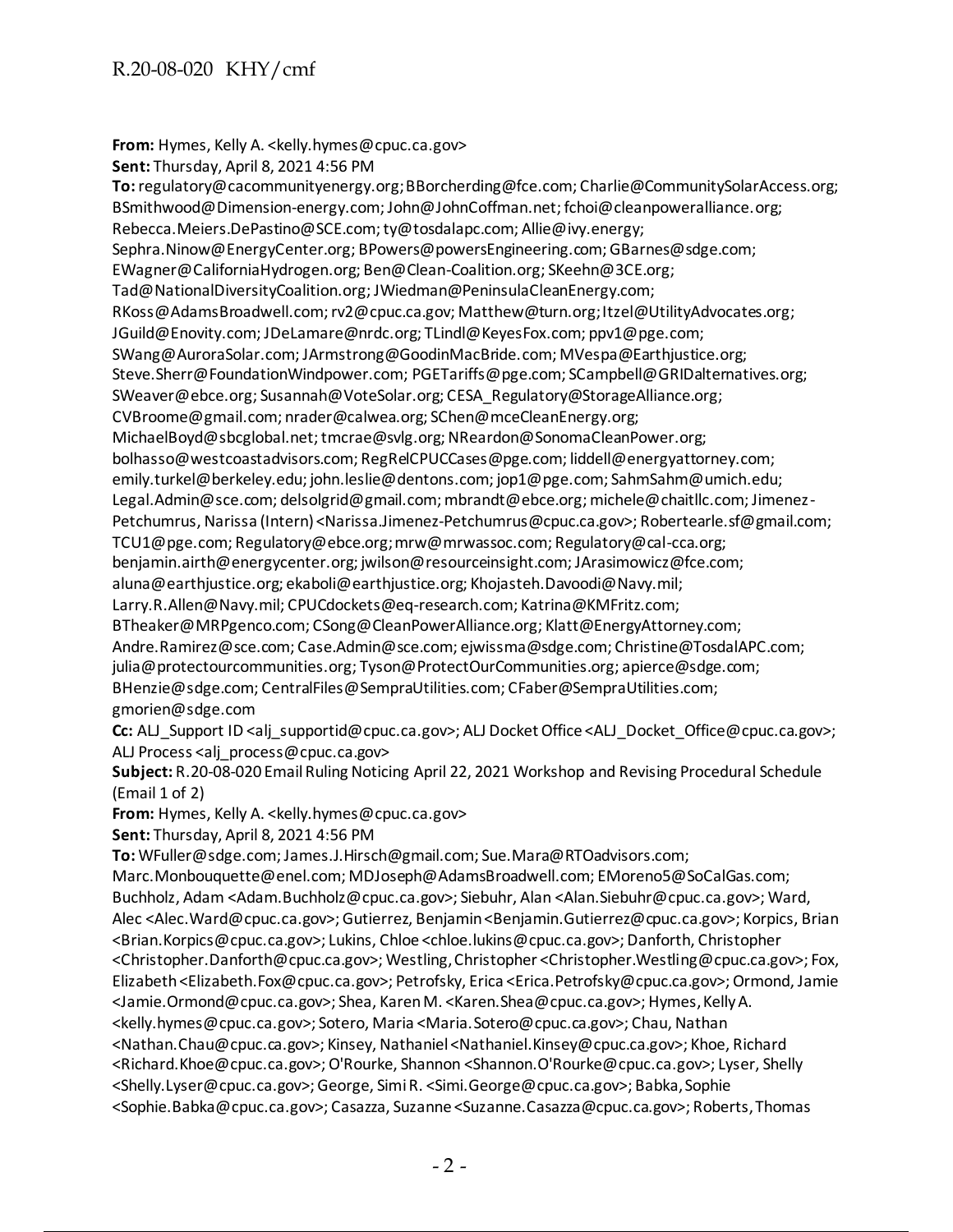<thomas.roberts@cpuc.ca.gov>; Li, Xian Ming "Cindy" <Xian.Li@cpuc.ca.gov>; aryeh.goldparker@ethree.com; James@UtilityAdvocates.org; JKantor@KeyesFox.com; MChhabra@nrdc.org; JKLU@pge.com; rachel.mcmahon@sunrun.com; Steven.Frank@pge.com; BCragg@GoodinMacbride.com; rbarker@earthjustice.org; Allie@Reimagine-Power.com; SSMyers@att.net; Rita.Liotta@navy.mil; Service@spurr.org; BarmackM@calpine.com; JAC@CPowerEnergyManagement.com; sgreschner@gridalternatives.org; RUmoff@seia.org; Alison.Seel@SierraClub.org; Katherine.Ramsey@SierraClub.org; Sean@BRBLawGroup.com; jean.woo@gmail.com; tomb@crossborderenergy.com; philm@scdenergy.com; alipanovich@estriatuslaw.com; Berlin@SusieBerlinLaw.com; Brady.VanEngelen@BloomEnergy.com; sarveybob@aol.com; Joe@JFWiedman.com; margaret.miller@engie.com; cmkehrein@ems-ca.com; Brad@calssa.org; cbermel@politico.com; Joseph.Omoletski@Energy.ca.gov; Regnier, Justin <Justin.Regnier@cpuc.ca.gov>; wynne@braunlegal.com; Leah.Silverthorn@CalChamber.com; Lynn.Marshall@Energy.Ca.Gov; Guzman Aceves, Martha <Martha.GuzmanAceves@cpuc.ca.gov>; Regulatory@BraunLegal.com; blaising@braunlegal.com; CBriggs@esLawFirm.com; manal@caliberstrat.com; abb@eslawfirm.com; jjg@eslawfirm.com; lmh@eslawfirm.com; BSB@esLawFirm.com; jdh@eslawfirm.com; Andrew.Meditz@smud.org; Justin.Scott@smud.org; kmills@cfbf.com; KJohnston@cfbf.com; Dunton, Drucilla "Dru" <Drucilla.Dunton@cpuc.ca.gov>; ATrowbridge@DayCarterMurphy.com

**Cc:** ALJ\_Support ID <alj\_supportid@cpuc.ca.gov>; ALJ Docket Office <ALJ\_Docket\_Office@cpuc.ca.gov>; ALJ Process <alj\_process@cpuc.ca.gov>

**Subject:** R.20-08-020 Email Ruling Noticing April 22, 2021 Workshop and Revising Procedural Schedule (Email 2 of 2)

This Email Ruling revises the schedule of Rulemaking 20-08-020 to allow for an April 22, 2021 workshop for parties and the Commission Energy Division to further discuss the party proposals filed on March 15, 2021. The schedule is revised as indicated herein.

Following the March 23-24, 2021 workshops and after further review of the party proposals filed on March 15, 2021, it is clear the proposals are not complete to allow for a costeffectiveness analysis. In order to ensure transparency of the cost-effectiveness analysis by the Commission, additional information is needed. Accordingly, a virtual workshop will be held on Thursday, April 22, 2021 beginning at 1:00 pm, to further discuss the proposals and determine what inputs are needed to accurately perform the analysis. The Commission's Energy Division will host and facilitate the virtual workshop. Details, including a WebEx link, will be provided by the Energy Division within the next seven days.

Not all proposals necessitate a cost-effectiveness analysis due to the nature of the proposal. For example, some proposals only recommend policy changes but do not provide a complete proposal. We underscore that while a cost-effectiveness analysis is not being performed on some proposals, the contents of the proposals remain in the record of the proceeding for consideration by the Commission.

Further, we also delay the proceeding schedule in order to provide parties the results of the Commission's cost-effectiveness analysis prior to the service of opening testimony. The revised schedule is as follows: